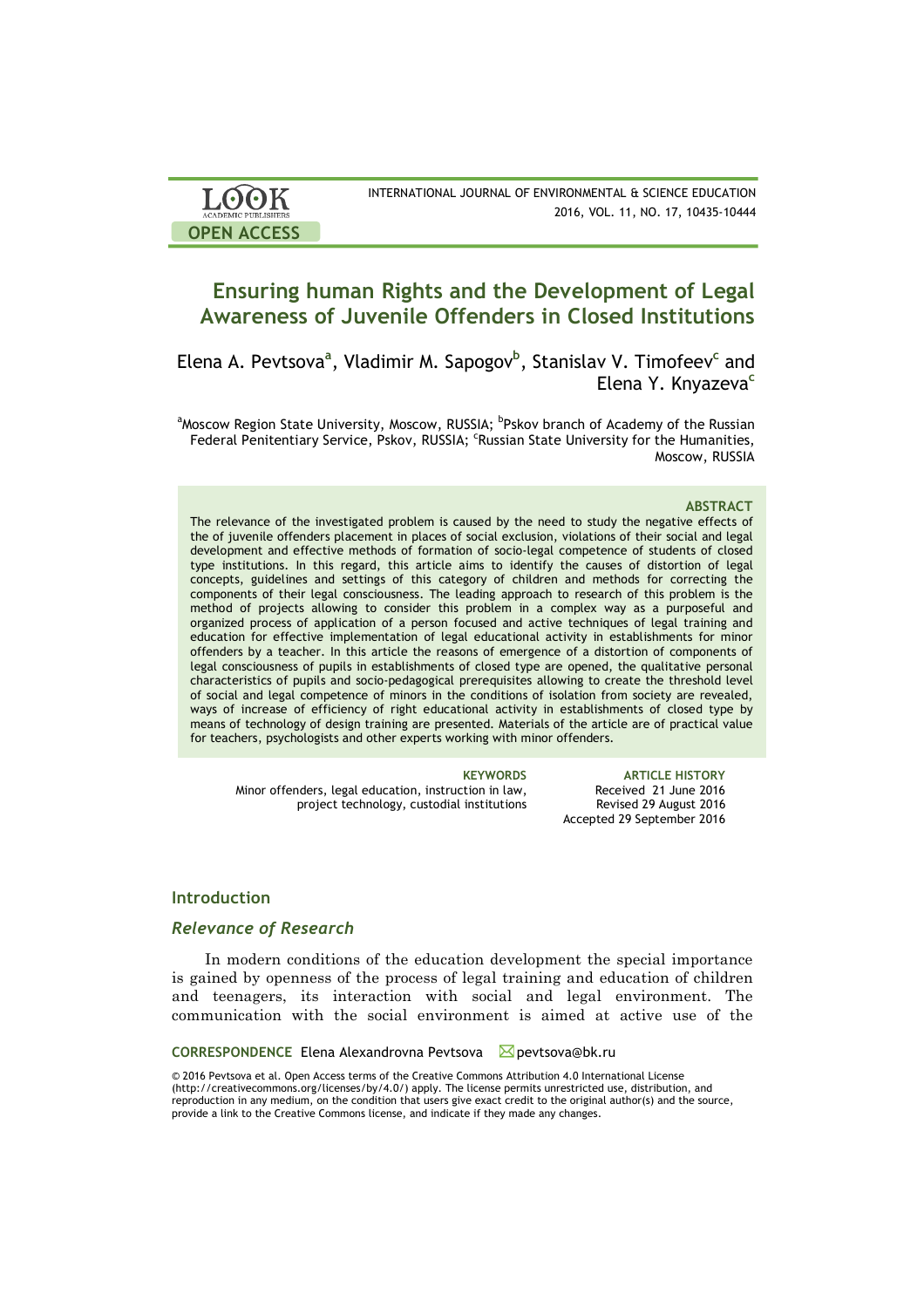potential for the expansion of legal educational space for the purpose of enrichment of social and legal experience of minors and prevention of a negative impact on their social environment factors. The competence paradigm of education aims at the use of pedagogical activity of personality-oriented and activity practices, among which the method of projects is leading. The developers of the problems method (Dewey, 1938; Kilpatrick, 1921) at one time have offered essentially new basis of creation of work with children assuming the expedient activity of the child in the social environment conformed with his personal interest in a certain knowledge and focused on enrichment of his individual experience.

The widespread practice of legal training in educational and fostering institutions with orientation to reproductive assimilation of legal information by minors doesn't create full-fledged conditions for the solution of the main objective of the sense of justice formation. In the conditions of dynamic change of the Russian legislation the use of outdated legal instructions leads to deformation of components of the logical-normative sphere of legal awareness by teenagers. Besides, legal knowledge is necessary to minors not in itself but as a behavior basis in various social and legal situations. Socially-legal activity of minors as the property of lawful behavior defining right corresponding behavior shows aiming at legal behavior, in respect of right and law, and the last in turn have to express objective expectations of the developing personality (Pevtsova, 2013; Pevtsova, 2014; Pevtsova, 2015a; Pevtsova, 2015b; Pevtsova, 2015c; Pevtsova, 2015d; Pevtsova, 2016).

As minors with insufficiently developed or deformed legal consciousness come to establishments of closed type (Biziev, 2002), it is necessary to talk about correctional legal education and training. The sense of justice correction of minor offenders assumes the analysis of the condition of individual legal consciousness of a child, properties and qualities of the personality allowing to create the threshold level of his social and legal competence (Leshchenko, 2014; Leshchenko, 2016). The comparison of legal awareness of juvenile offenders and those not belonging to this category shows that the total amount of knowledge of law precepts necessary for right corresponding behavior is approximately identical at both categories of minors. The difference lies in various sources of receiving legal knowledge and in the attitude towards it (Sapogov, 2010; Sapogov, 2015b). Owing to age the legal nihilism quite often is result of a subjective perception of minors of legal reality as, without having completeness of perception of the legal phenomena and processes and becoming participants of socially-legal relations, they adeptly confirm insolvency of ideologically-objective value of law (Sapogov, 2015a; Sapogov, 2016).

Adjusting a contradiction in the ratio to isolation and social openness of establishments of closed type, the design technology assumes creation of conditions for a wide range of social tests of students in a rather closed social and legal space. Such organizational model of legal education and training allows to include students in activities for development and implementation of the practice-oriented projects aimed at specifically notable result and directly infringing on interests of the project participants. At methodically ensuring activities of pupils for preparation of the practice focused projects preliminary study of structure and an external assessment of the project, timely correction of joint and individual efforts of teachers and students, forecasting of receiving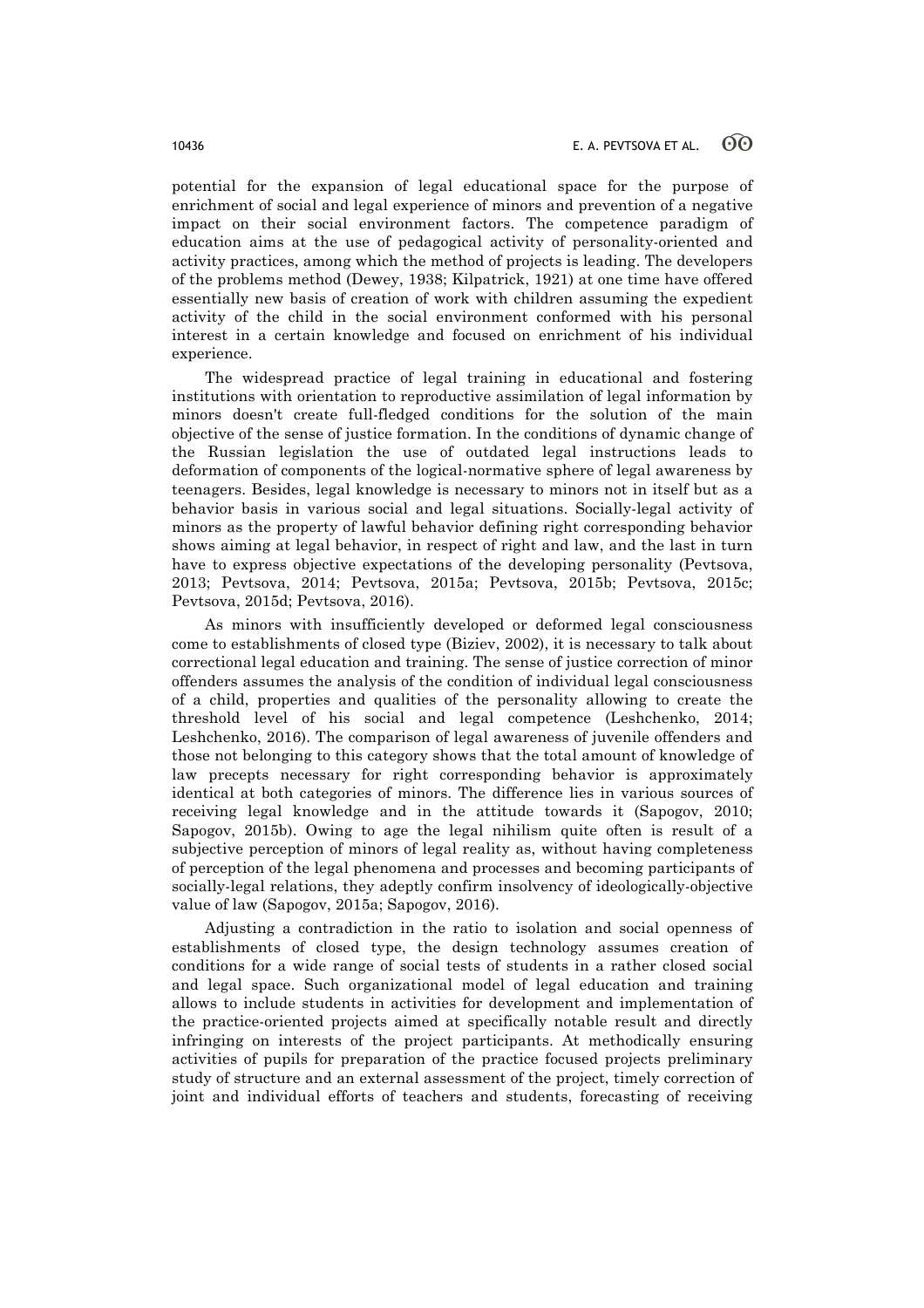results and possible ways of their application in life are required (Kropaneva, 2010).

# **Materials and Methods**

## *Research Methods*

The main approach to research of this problem is the method of projects allowing to consider this problem in a complex as an object-oriented and organized process of application by the teacher of the person-focused, activity techniques of law training and education for the effective implementation by him of law educational activity in establishments for minor offenders. In the course of research the following methods of research have been used: systematization and generalization of facts and concepts of law training and education, method of expert evaluations, the qualitative and quantitative analysis of components of legal consciousness of minor offenders and conditions of its formation, promotion of hypotheses, development of models and technologies of law training and education, design of results of law educational work with minor offenders in the conditions of isolation from society, studying and synthesis of experience of the organization of legal education in establishments of the closed type.

### **Results**

### *Results of Influence of Social Isolation on Minor Offenders*

In conditions of isolation from the society the vector of the law educational work is often focused on the formation of externally law obedient student which destructive behavior can be shown in critical situations, of what periodic publications in mass media about revolts in educational colonies and special professional schools of the closed type confirm. It is obvious that in the conditions of isolation from the society also a certain disproportion of impact of an adult on a child complicates the situation. The emergence of disruptiveness in the behavior of students in establishments of the closed type is also possible as a result of inadequacy of intervention of a tutor, the deeper and longer the exposure of an educator the more enhanced adaptive reaction of a teenager, emergence of steady reaction stereotypes in him. In teaching practicum of establishments in which similar events take place, in our opinion, there is not enough attention given to studying of entity aspects of socialization of students expressed in the combination of their behavior of adaptation and isolation, the periods of age development in which social immunity of students to negative influences decreases or is lost, is not calculated.

The manifestation of defects in social and legal development of a minor in the conditions of an establishment of closed type leads to such kind of deformations of legal consciousness as deficient sense of justice of students. As reasons of social and legal deficiency of students of establishments of closed type serve the concrete circumstances characteristic of the organization of educational process of these establishments, and also sensory (serious impoverishment of the developing environment in these establishments due to sharp decrease in them in brightness and variety of impressions), social (limitations of communication with surrounding people) and emotional (an insufficient emotional saturation of relationship with personnel) deprivations.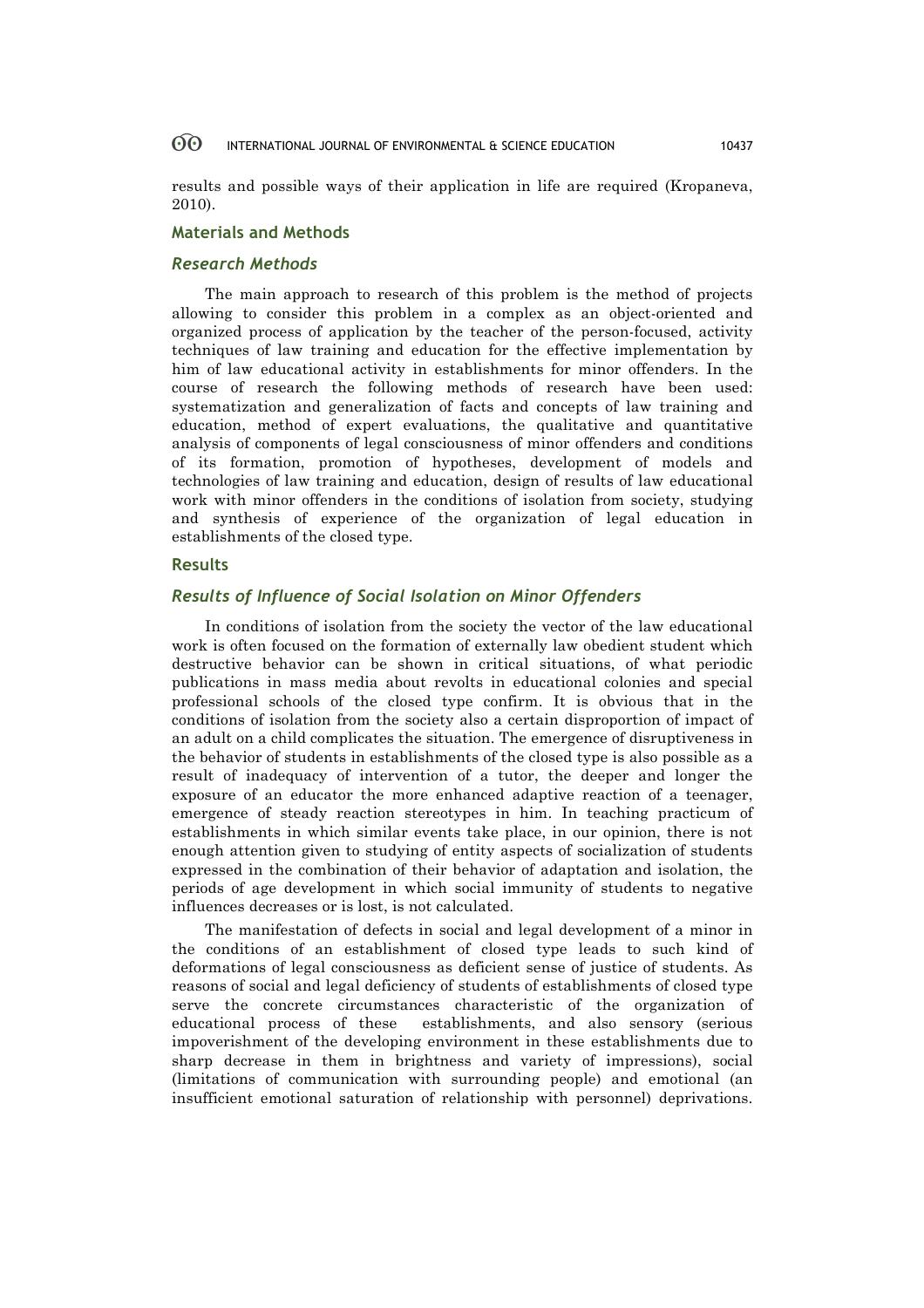The social deprivation belongs to negative social and environmental factors and irrespective of age distorts formation of the personality and can act as the independent reason in genesis of illegal behavior.

# *Social and Legal Development of Students in Establishments of Closed Type*

Researches of the last years in the field of psychology and physiology of teenagers demonstrate that since 10-year age teenagers have intensive changes of brain activity influencing emotions and volition, provocating spontaneous and rash actions, as well as risky acts leading to asocial behavior. Thus, during the teenage period there are most difficult processes in the brain of a child, with which a minor isn't always capable to cope and to explain why he undertakes these or those actions. Knowing such specifics of development of a teenager, the tutor of the establishment isolating minor offenders from society needs to select the forms and methods of law educational work suitable in concrete circumstances (Medvedev, 2015).

During a stay in conditions of isolation from society the natural adolescence process of formation of their views, living positions, typical behavior motives doesn't stop. And on what kind of understanding of the law and the attitude to it in this period of formation of a person is produced, the subsequent behavior of a pupil in the legal field largely depends (Sapogov, 2015c). A special importance in these conditions is gained by technology of pedagogical monitoring as process of scientifically based, continuous diagnostic and predictive tracking of the state and development of process of formation of the vital social and legal competencies of students, both negative, and positive tendencies in legal education, positive influence on students and overcoming of negative impacts. In the conditions of an establishment of closed type the conceptual model (Gan, 2002) with the following structure can be taken as a basis of development of technology of pedagogical monitoring of process of legal training and education: purpose, tasks, principles, functions, stages of monitoring activity which can be presented in functional aspect as an initial stage (adjusting, predictive), diagnostic stages (initially diagnostic, intermediate diagnostic, finally diagnostic), a stage of a primary substantial and correctional activity.

A result of a pedagogical defect during the correctional process of components of sense of justice of the minor offender can be the non-achievement of the predicted compensation of available defects, and in order to reach any changes in overcoming of an abnormal development of sense of justice, a return to initial target positions in application of measures of special right educational influence will be required. The amount of legal knowledge according to age characteristics, needs for new knowledge and the study of social and legal information, skills to adequately assess their own and others' actions in terms of the rule of law and operating legal information by proper legal behavior, qualities of self-control, self-esteem, social and legal performance and skills in compliance with the prohibitions and duties can be referred to criteria indicators of formation of a basic level of components of the right consciousness and legal good breeding of students of establishments of closed type by results of correctional legal training and education according to intensity of corrective and educational influence taking into account intensity of corrective and educational influence.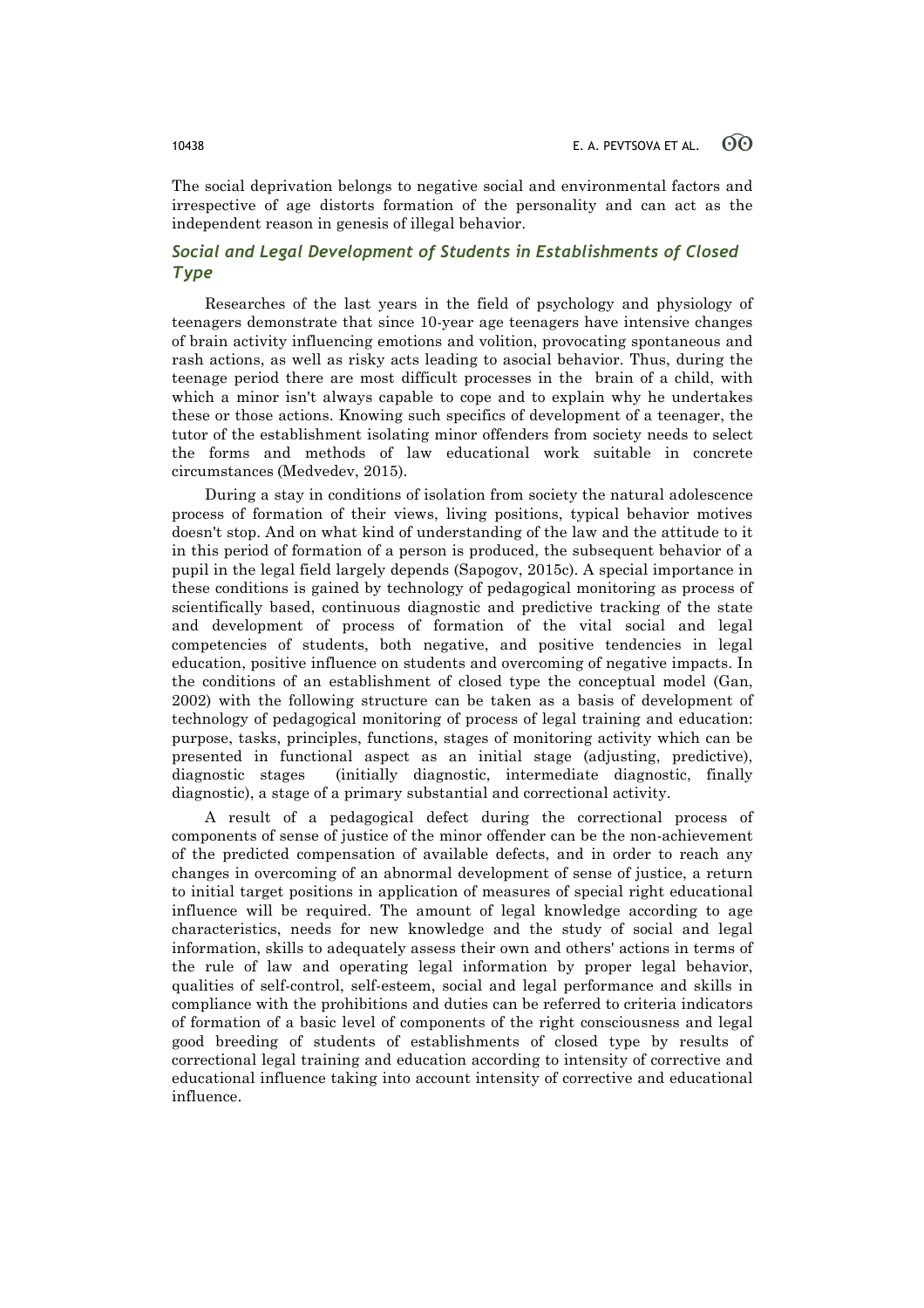The federal state educational standard of the main general education within the subject "Social science" provides formation of the bases of sense of justice by the trained students for correlation of their own behavior and acts of other people with the moral values and standards of behavior established by the legislation of the Russian Federation, the conviction of the need to protect law and order by legal way and means, abilities to realize the main social roles within their capacity.

The designated by state benchmark for the minimum level of formation of legal consciousness of a minor at the time of his receipt of secondary education is described in the federal educational standard of general education in the "Portrait of a School Graduate" (a set of personal characteristics of a graduate) and the requirements of the subject results of development of the basic course Law": the formation of concept ideas of the state, its functions, mechanism and forms, of the Constitution of the Russian Federation as the fundamental law of the state, the bases of legal thinking, of different types of legal proceedings, rules of application of the right, resolution of conflicts in the legal ways, knowledge of fundamentals of administrative, civil, labor, criminal law, abilities to apply legal knowledge to estimation of concrete law precepts from the point of view of their compliance to the legislation of the Russian Federation, skills of independent search of legal information, abilities to use results in concrete life situations; the possession of knowledge of the right concept, sources and rules of law, legality, legal relationship, of offenses and legal responsibility, of bases of a legal status of the personality in the Russian Federation; understanding of legal activity; acquaintance with specifics of the main legal professions.

### *Structure and subject of the method of social legal projects*

The practical orientation of legal training and education as an important aspect of realization of competence-based approach within the existing federal educational standards of the general education assumes activities of a teacher not only for insight of students at establishments of closed type into knowledge of information of legal contents, but also for the formation of skills of their effective use. We are talking, including the formation of the identity of the teacher (the manager and the methodologist) not so much capable to teach but how to create conditions for creative self-determination, self-development, selfknowledge and self-government of minors within their legal training and education. Legal training of minors necessarily assumes the formation of a positive relation to legal instructions and internal voluntary readiness of the personality for their observance that in fact is an educational task and is reached mainly by education methods. In this regard it is possible to speak about a prevalence of legal education over legal training. However you shouldn't

belittle value of the law training creating a basis for formation of such important components of legal consciousness as legal feelings, attitude, beliefs and values. For practice of activity of establishments of closed type the organic compound of legal training and legal education in a uniform process of legal education with the leading role of legal education is deemed optimal. For that matter great opportunities are opened by design activity of students of establishments of the closed type which is organized by a teacher and assumes independent performance by teenagers of a complex of actions with a certain autonomy granted to them at the decision-making and responsibility for the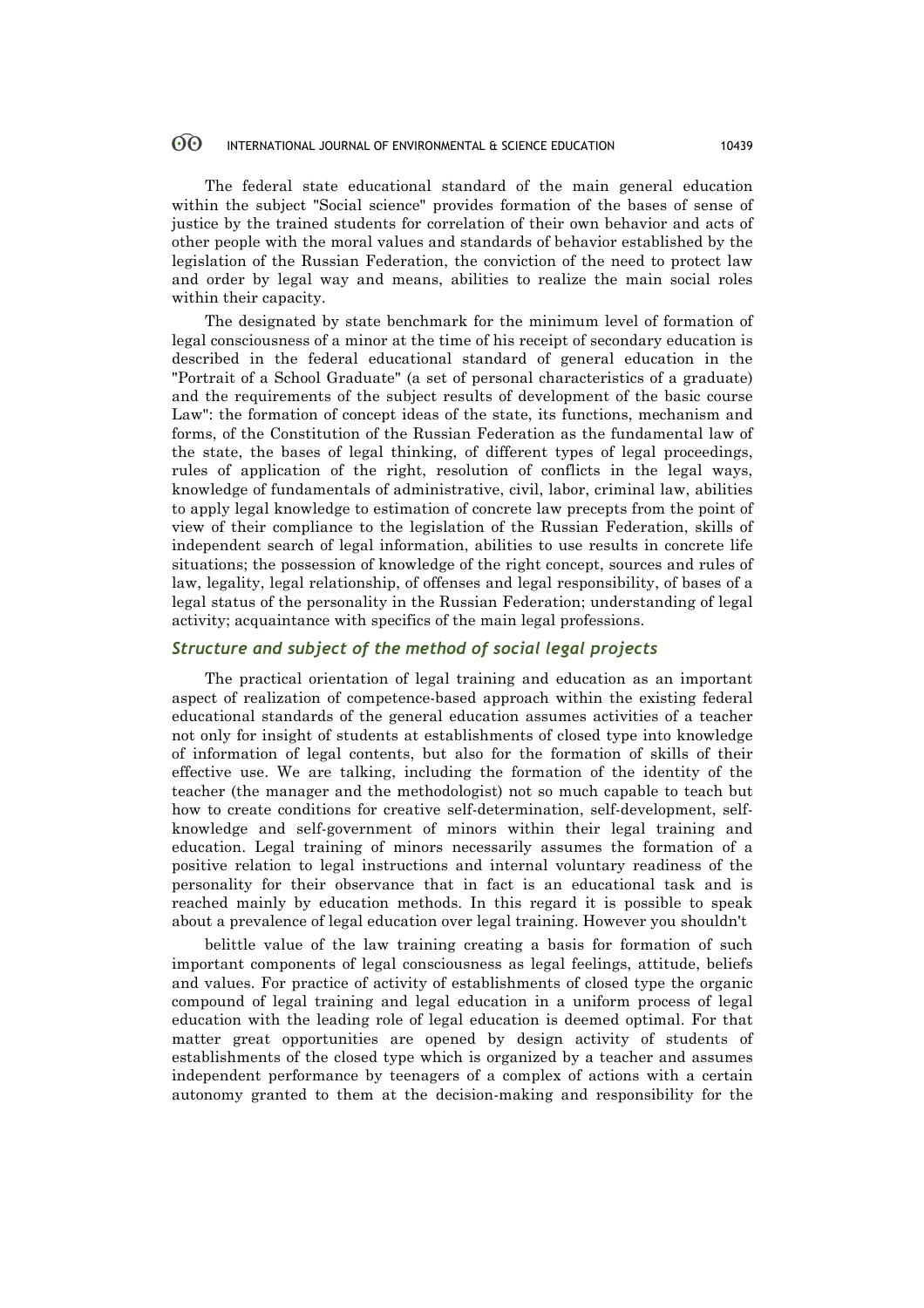choice and result of activities for creation and subsequent implementation of a social and legal project.

Let's specify the following potential opportunities of technology of design for the right educational activity in an establishment of closed type: conditions for indecision overcoming are created for a pupil participating in the development and implementation of the social and legal project, while agreeing to prepare the project the pupil already makes the choice, and further, achieving the objectives of the project, is trained, while choosing a sphere of efforts' application, to bear a personal responsibility for consequences of actions; a collective work on the project forms the important social skills extremely necessary for involvement of students in right educational process at an establishment; a student taking part in various kinds of activity has additional opportunities to check his (her) social and professional preferences; the result of works on the project is creation of a real (not always material) product having practical value for a student which is shown in qualitatively new social and legal skills and experience, besides, the mechanism becomes available to understanding for a student, thanks to which the activity conceived, thought over and carried out bears the expected fruits; ideas for creation and implementation of social and legal projects can be offered not only by personnel of an establishment, but also by students, their lawful representatives, social partners, professional experts in the field of social design; the project work can combine efforts of all subjects of right educational activity at an establishment during which new contacts with social partners can be approached, social and legal space of the establishment qualitatively changed. From the substantial and methodical point of view the project is a model of the offered social and legal changes in a type of the verbal description of the alleged actions necessary for their implementation and accompanying it indicators and calculations.

Students of an establishment of the closed type can become participants of such social and legal projects as: practice-focused or applied (the result of work on the project can be used in activity of the establishment or beyond its limits), informative (assume carrying out the analysis and synthesis of information on any social and legal object, phenomenon, event), role and game projects (it is necessary for a participation to assume the certain social role caused by contents of the project, to define behavior in a game situation), the projects including in their contents a set of search, creative devices. As effective activity objects for functioning of establishments of the closed type in the course of social and legal design act: social phenomena ("society negatives": drug addiction, alcoholism, foul language, tobacco smoking, vagrancy, offenses); social relations (relationship among adults and minors in certain spheres of social activity, for example, labor, housing, family activity etc.); social institutes (institutions and authorities, educational and medical organizations, establishments of social service, etc.); social space (appearance and arrangement of vacation and leisure spots, public territories). The development of the social and legal project begins with obtaining of the information on social object and the formulation of a problem that subsequently predetermines the stage-by-stage plan of practical steps (actions) for achievement of goals and tasks of the transformation of a social object. For the organization of the direct work on the project the project matrix consisting of twelve structural elements (Prutchenkov, 2002) can be used which basis is the scheme for development of social projects: head and participants of the project (educator, pupils data); name and type of the project;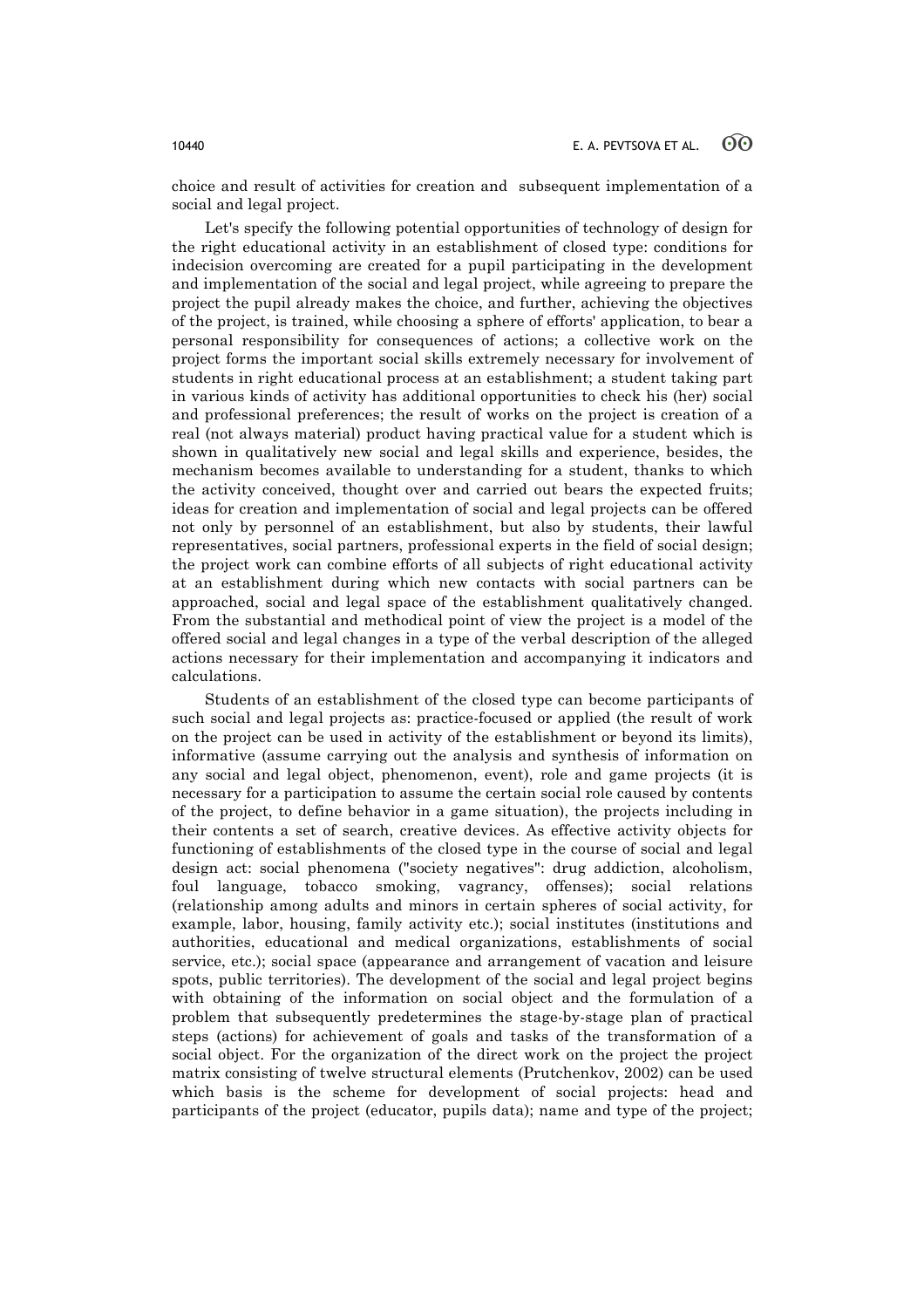thematic and problem field; purpose, tasks; description of activity; description of the result received by the implementation of the project; subject domains of knowledge which maintenance is included in the project; material and technical resources necessary for implementation of the project; stage-by-stage plan of work (schedule of performance of work) with the indication of participants duties on the project; form of the presentation of work results; criteria for evaluation of quality of the project implementation; the analysis of personal changes results at participants of the project. By organization of the design activity at an establishment of closed type it is necessary to consider a number of basic requirements. First, activities for the project are limited to the purposes, tasks, a temporary interval, results, etc. that allows to control and estimate activity of pupils as following the results of work, also step by step, and to introduce necessary amendments during realization of actions according to the plan (schedule). Secondly, the general plan of the project has to be clear to participating performers, and his separate parts have to correspond and prove to be logically by each other, answer to goals and be provided with appropriate resources. Third, the main idea of the project has to follow from the problem on which solution all activities for the project are focused. Fourth, a participating pupil of the project has to be informed on means and opportunities of a solution not only during his realization, but also in the long term in other conditions of his activity.

Regardless of the type and subject content of the social and legal project the main requirements to the design activity organization are: a practical orientation and the project importance for pupils, their readiness to this kind of activity and interest in the considered problem, creative statement of purposes and tasks and practical feasibility of the project carried out by a pupil. The system feature of implementation of social and legal projects in the conditions of isolation from society is the possibility of inclusion of each student in the activity, feasible for him, together with the teacher, stimulating manifestation of his social and legal activity including the use of resources of social partners (boards of trustees, representatives of power structures, educational and public organizations, etc.). Designating the importance of use of resources of social partners in the course of organization of legal education in establishments of closed type, it is necessary to pay tribute to pedagogical heritage of S.T. Shatsky (1958) which statements about futility of efforts of teachers engaged in education of the child out of communication with his real or potential social environment are confirmed by modern teachers.

For the increase of the efficiency of correctional legal education and training in establishments of closed type, in our opinion, the technology of the contextual training used in the sphere of professional education (Verbitsky, 2010) based on a technique of creation and permission of problem situations is applicable. Following ideas of contextual training by means of the thought-over system of didactic forms, methods and means of design technology, the student of an establishment of closed type under the guiding principle of the teacher can model the subject and social content of the future life after termination of the term of imprisonment in an establishment and acquire the necessary knowledge imposed on an outline of this activity from the social and legal sphere.

The following factors may have a significant negative effect on the efficiency of the proposed project-based learning technologies in closed-type institutions: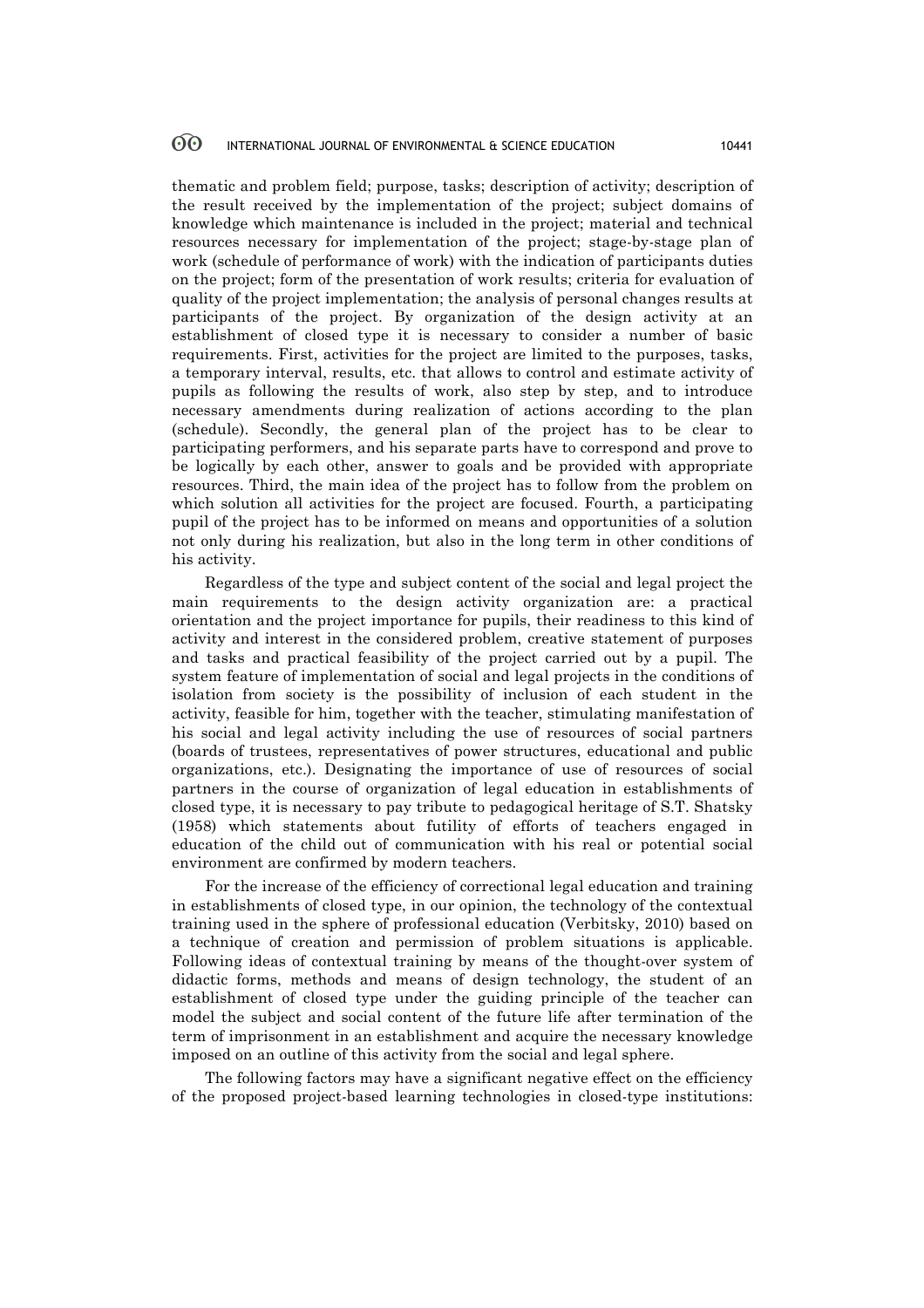absence of the trained staff owning skills of development of social and legal projects, low motivation of teachers to use the project method, absence of motivation of students to participation in development of social and legal projects, insufficient skills of students to be engaged in socially oriented activity and to define the purposes and expected results, an unreasonably high level of social closeness of the educational process. When using a method of projects it is necessary to avoid typical mistakes: superficial research of the chosen problem which isn't personally significant for students, revaluation by tutors and students of their forces and opportunities, available sources of financial and material support, the declaration of the "good" idea of the project without detailed study of the problem and without receiving a concrete result. The application of a method of projects will demand a comprehensive individual support and a continuous monitoring of the vital competence of each student from personnel of establishment of closed type at all stages of work on the developed projects implementation. Besides, proceeding from the contents and the type of projects tutors of an establishment need to think over subsystems of providing and support of their preparation and realization: informational, financial, material and technical, regulatory and legal support.

### **Discussions**

Problems of the legal training and education of minors in the conditions of an educational institution were investigated in details by N.I. Eliasberg (2001). The behavior disorder by pupils in establishments of closed type and pedagogical ensuring of legal resocialization and rehabilitation work with them are revealed in scientific works of T.M. Bitsiyev (2002), O.V. Leshchenko (2014), O.B. Panova (2013), A.F. Parashchenko (2005). Researches of A.A. Verbitsky (2010), E.M. Kropaneva (2010), A.S. Prutchenkov (2002) are devoted to the use of design technology and problem training.

However, the analysis of scientific works devoted to the problem of the legal education and training of minor offenders in the conditions of isolation from society by means of the design technology is precious little and it has an only debatable character.

### **Conclusion**

It is found out that in the conditions of isolation from society as a result of the combination of social and other types of deprivation, disproportionate impact on the part of educators (teachers), personal development natural to the teenage age, a deficient legal consciousness in minor offenders can be formed and an asocial behavior shown. Allowing a contradiction in the ratio to isolation and social openness of an establishment of closed type, the technology of design assumes creation of conditions for a wide range of social tests of pupils in a rather closed social and legal space. Pedagogical conditions of improvement of training in the right and legal education in modern operating conditions of establishments of closed type are as follows: coordination of efforts of subjects of legal education as a uniform process of training and education, their legal literacy, accounting of specific features and needs of pupils, use of right and educational resources of social partners. As result of the design activity of pupils of establishments of the closed type acts a new growth in his social and legal shape that is directly connected with the purpose of the correction (re-education) of a minor offender's achievement.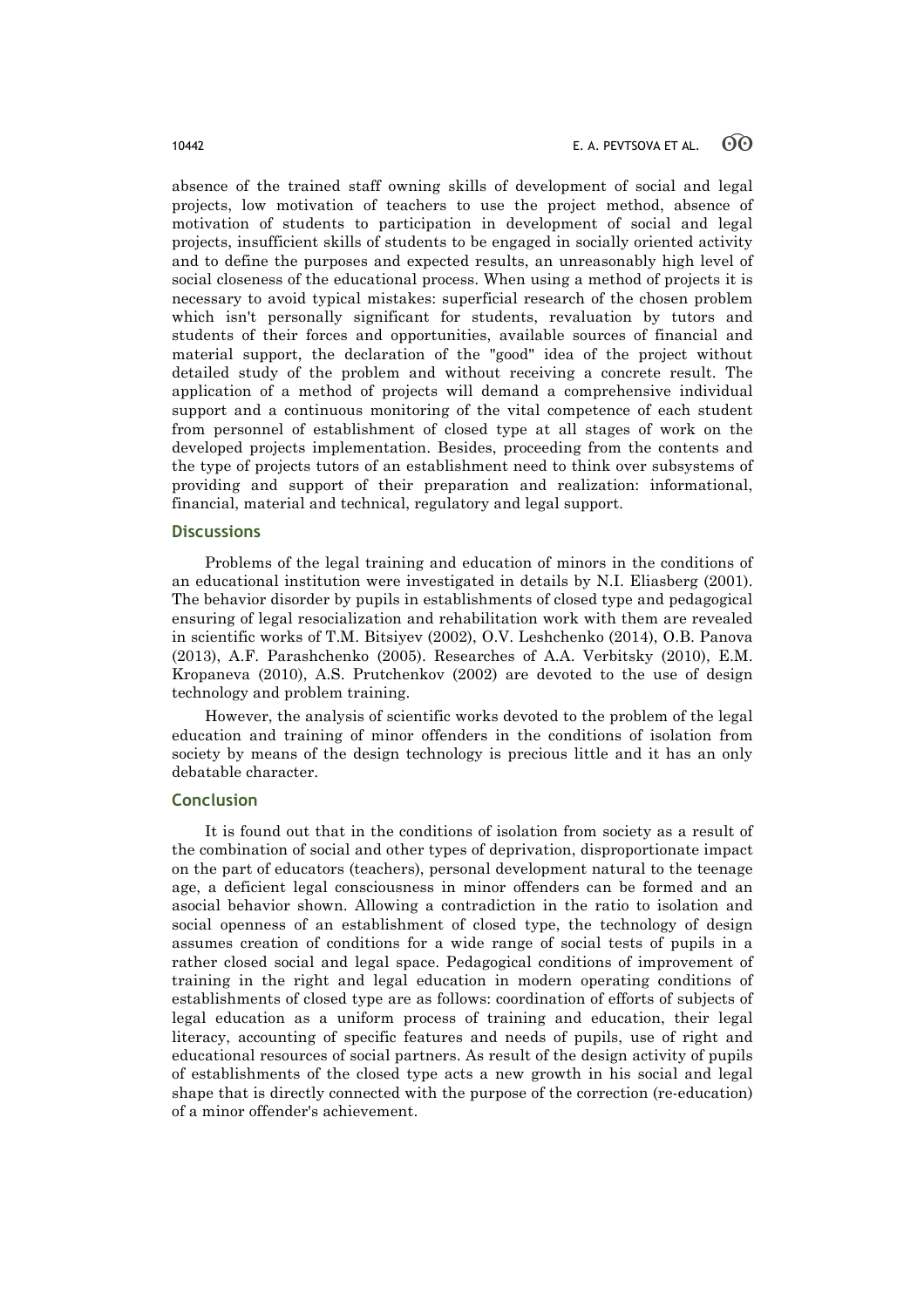Materials of the article can be useful to experts and heads of teaching and educational establishments of closed type, educational colonies at the organization of legal education and professional development and retraining of personnel on the practical level; for the educational organizations which are carrying out training in the main educational programs raising the questions of pedagogical law.

Taking into account the received results of this research it is possible to allocate a number of scientific problems and perspective directions demanding further consideration: deepening and extension of some provisions stated in the article related to the development of the mechanism of implementation of pedagogical monitoring of formation of vital social and legal competencies of pupils of closed type establishments, to the study of coping behavior of pupils in closed type institutions in various difficult situations in the aspect of determining a corrective influence on a juvenile offender what is necessary for the development in the course of resocialization of concrete coping strategies for solving problem situations by pupils, to the formation of the productive сoping behavior realized by pupils, the development of technology and criteria of efficiency of correctional legal education and training in closed type establishments.

### **Disclosure statement**

No potential conflict of interest was reported by the authors.

### **Notes on contributors**

**Elena Alexandrovna Pevtsova** – Doctor of Law, Professor, Vice Rector for Research, Moscow Region State University, Moscow, Russia.

**Vladimir Mitrofanovich Sapogov -** Candidate of Legal Sciences, Associate Professor of the Chair of Сivil Disciplines, Pskov branch of Academy of the Russian Federal Penitentiary Service, Pskov, Russia.

**Stanislav Vladimirovich Timofeev** - Doctor of Law (LL.D), Professor, Dean of the Faculty of Law, Head of the Chair of Financial Law, Institute of Economics, Management and Law, Russian State University for the Humanities, Moscow, Russia.

**Elena Yulievna Knyazeva** - Candidate of Legal Sciences, Associate Professor of the Chair of Financial Law, Faculty of Law, Institute of Economics, Management and Law, Russian State University for the Humanities, Moscow, Russia.

### **References**

- Biziev, Т. М. (2002). *Violations of Behavior by Pupils of a Special Professional School of Closed Type and the Rehabilitation Work Directions*: PhD Abstract. St. Petersburg, 20 p.
- Dewey, J. (1938). *Experience & Education*. New York: Kappa Delta Pi, 19 p.
- Eliasberg, N.I. (2001). *System of legal education at school and education of the citizen of Russia: The book for the head of school*. St. Petersburg: Special litas, 443 p.
- Gan, N.Y. (2002). *Pedagogical Monitoring of Process of Legal Education of the Senior Preschool Children*: PhD Thesis. Yekaterinburg, 218 p.
- Kilpatrick, W.H. (1921). *Project method in teaching*. Columbia: Columbia university, 18 p.
- Kropaneva, Е.М. (2010). *Theory and Methods of Teaching Law: teaching guide*. Yekaterinburg: Publishing house of the Russian State Professional Pedagogical University, 166 p.
- Leshchenko, O.V. (2014). Personal features of formation of legal consciousness of juvenile offenders in the conditions of isolation from society. *Right problems, 3(46),* 142-147.
- Leshchenko, O.V. (2016). Structural components of sense of justice of the minor convicts serving sentences in educational colonies. *Eurasian legal magazine, 3(94),* 226-229.